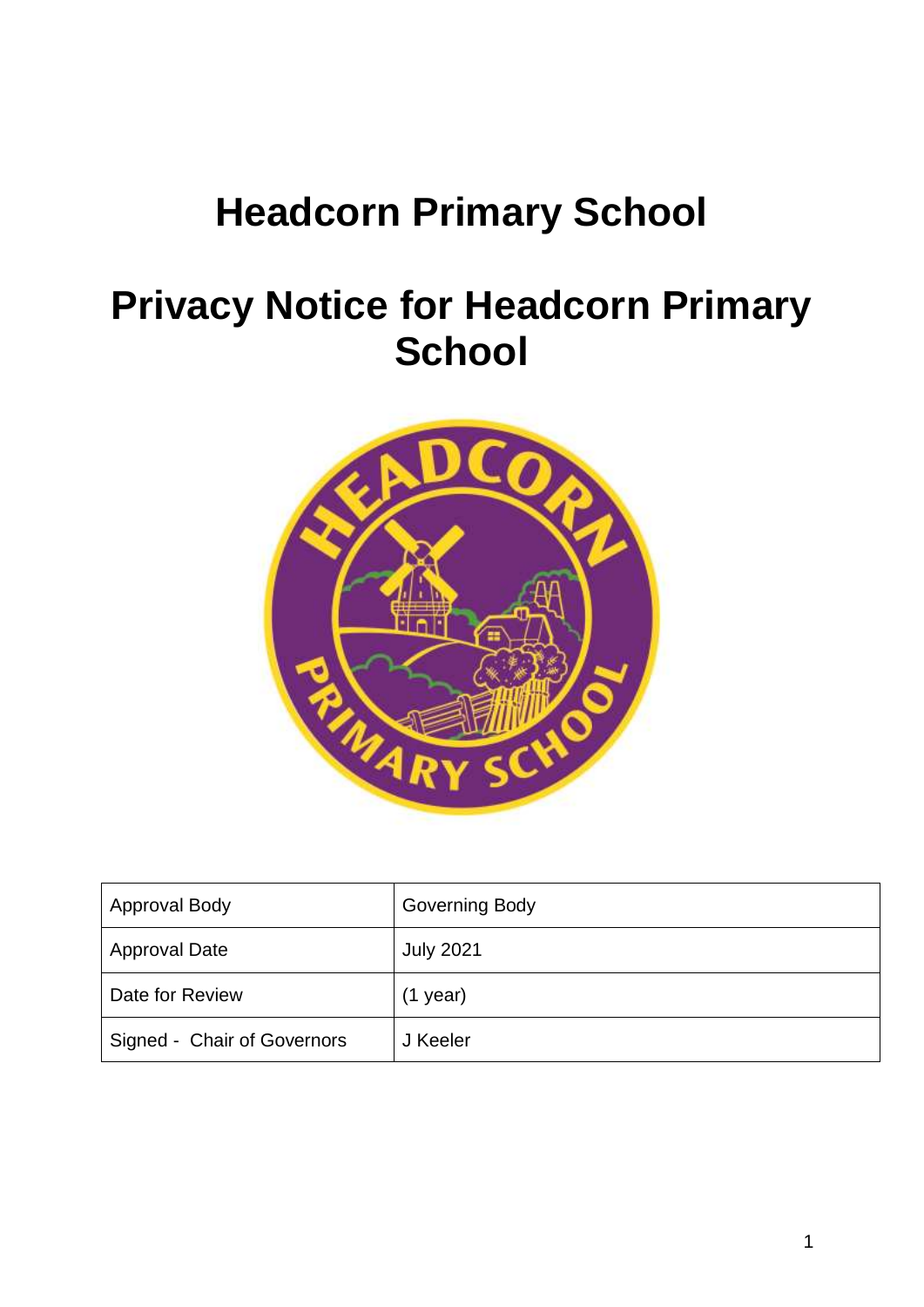This notice explains what personal data (information) we hold about you, how we collect, how we use and may share information about you. We are required to give you this information under data protection law.

### Who are we?

Headcorn Primary School collects, uses and is responsible for certain personal information about you. When we do so we are regulated under the General Data Protection Regulation which applies across the European Union (including in the United Kingdom) and we are responsible as 'controller' of that personal information for the purposes of those laws. Our Data Protection Officer is:

#### **SPS DPO Services**

#### **Email – sps-dpo-services@isystemsintegration.com**

#### **Correspondence address – SPS DPO Services, iSystems Integration, Devonshire House, 29-31 Elmfield Road, Bromley, Kent BR1 1LT**

### The personal information we collect and use

Information collected by us

In the course of providing education we collect the following personal information when you provide it to us:

- Personal information (such as name, unique pupil number, contact details language, nationality, country of birth, and free school meal eligibility)
- Special category characteristics
	- o Ethnicity
	- o Special educational needs (SEN) information
	- o Relevant medical information
- Attendance information (such as sessions attended, number of absences and absence reasons)
- National curriculum assessment results

We also obtain personal information from other sources as follows:

- Personal information, special category information, assessment results and SEN information from schools that you previously attended
- Service support and involvement information from KCC teams working to improve outcomes for children and young people (such as SEND, Early Help, Free School Meals, Admissions)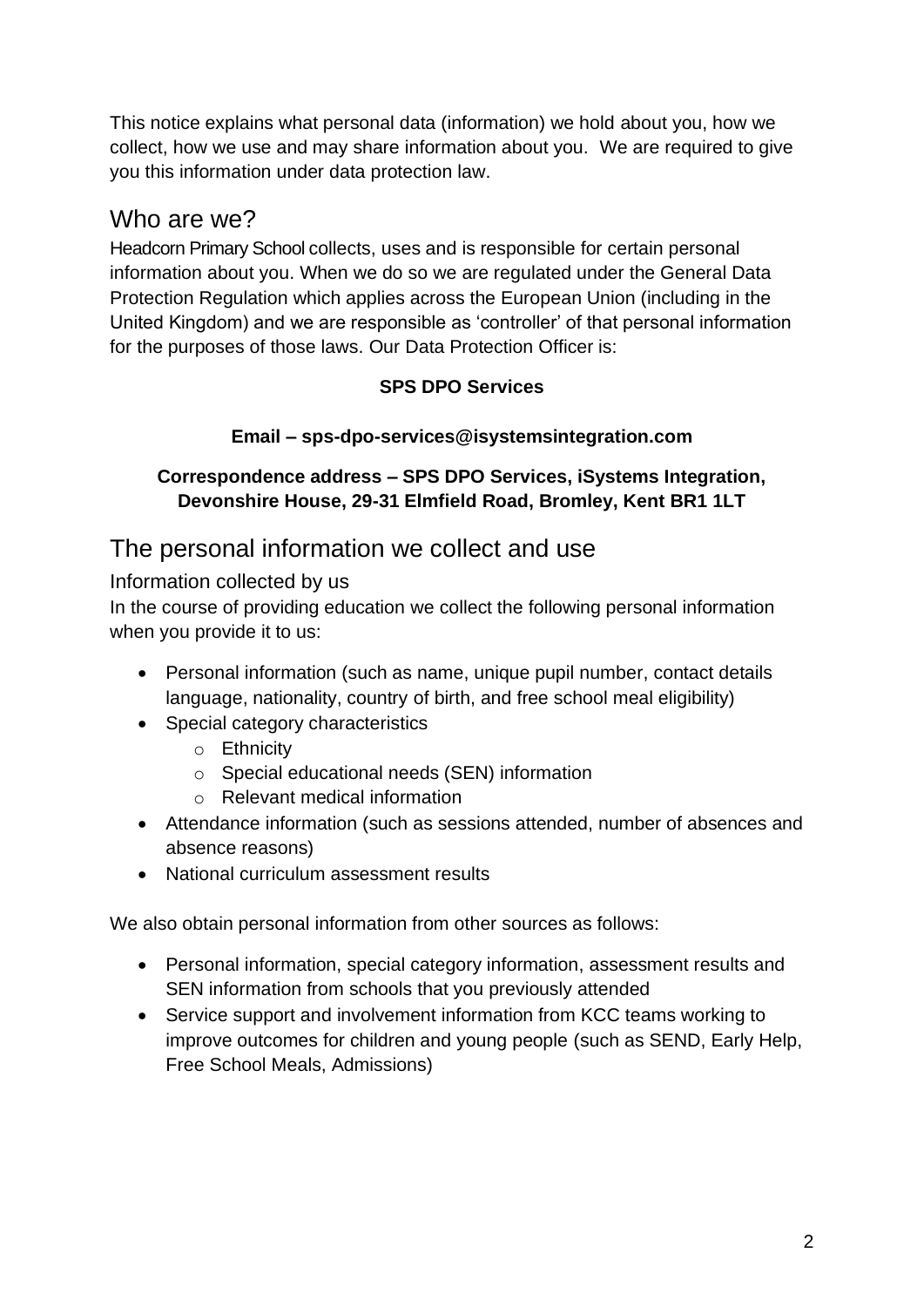How we use your personal information We use your personal information to:

- Support pupil learning
- Monitor and report on pupil progress
- Moderate teacher assessment judgements
- Provide appropriate pastoral care and support services
- Assess the quality of our services
- Comply with the law regarding data sharing
- Support you to decide what to do after you leave school
- Support or improve educational provision
- Ensure no children are missing education
- Support children at risk of permanent exclusion
- Support the primary, secondary and in-year admissions process
- Safeguard children and young people
- Improve the education and services we provide

How long your personal data will be kept

We will hold your personal information securely and retain it from the child/young person's date of birth until they reach the age of 25, after which the information is archived or securely destroyed.

Reasons we can collect and use your personal information

We collect and use pupil information under section 537A of the Education Act 1996, section 83 of the Children Act 1989, and to carry out tasks in the public interest. If we need to collect special category (sensitive) personal information, we rely upon reasons of substantial public interest (equality of opportunity or treatment).

If there is processing or sharing that relies on your consent, we will make this clear to you and ensure we seek your consent.

Who we share your personal information with

- Department for Education (DfE) (statutory for school funding and educational attainment policy and monitoring) and other government agencies and local authorities as required (e.g. to resolve funding queries)
- Kent County Council teams working to improve outcomes for children and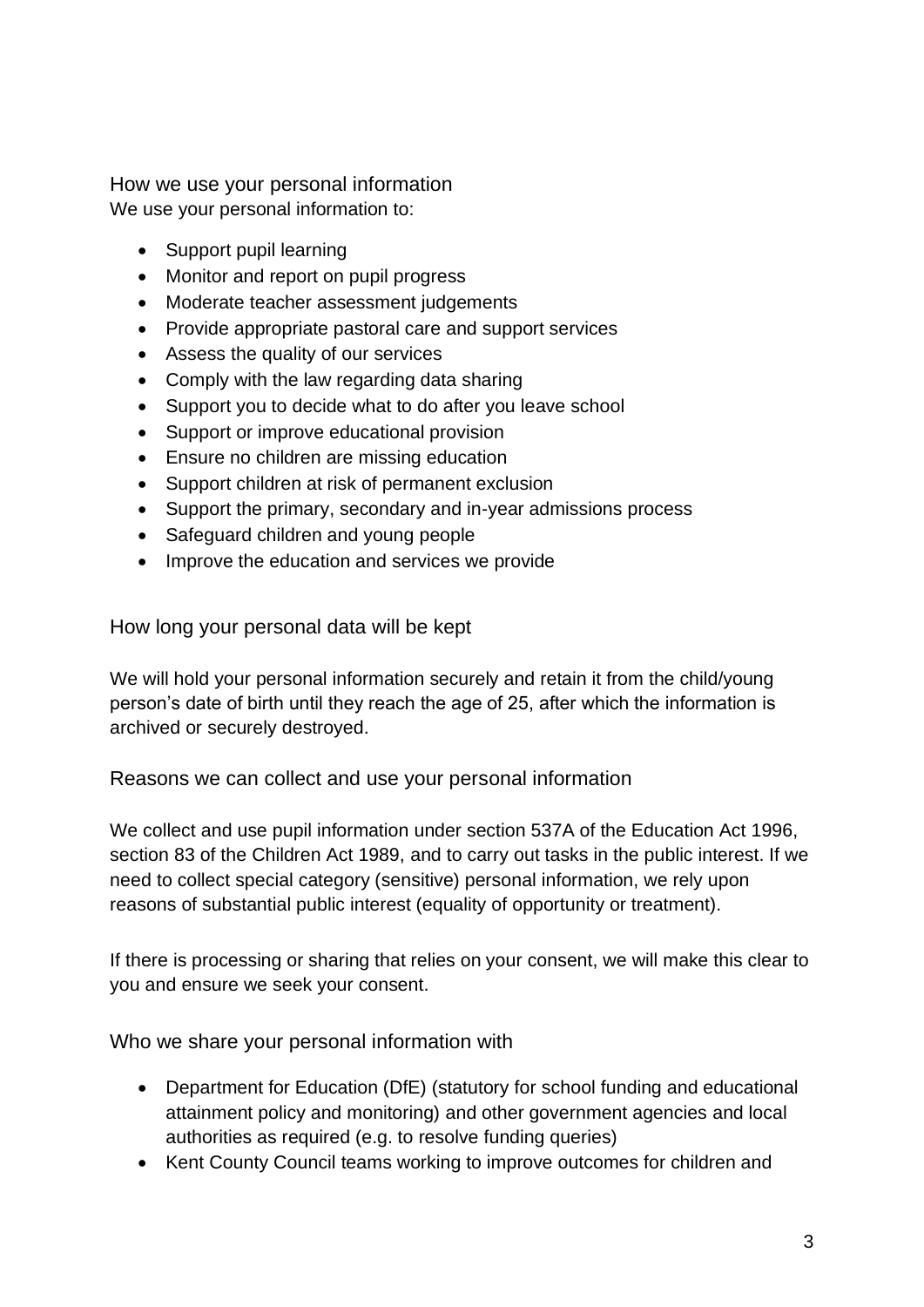young people

- Commissioned providers of local authority services (such as education services)
- Schools or colleges that you attend after leaving us
- Local forums with schools and KCC representatives which support in-year fair access processes and support managed moves between schools
- Local multi-agency forums which provide SEND advice, support and guidance (such as Local Inclusion Forum Team (LIFT))
- Partner organisations signed up to the Kent & Medway Information Sharing Agreement, where necessary, which may include Police, school nurses, doctors and mental health workers and Kent Community Health NHS Foundation Trust
- Schools in our local collaboration, to enable the moderation of pupil assessment outcomes, to support collaborative working through joint analysis, and ensure children continue to receive appropriate education provision
- KCC has to share information with external moderators (teachers with recent relevant experience) of end of key stage assessments, to meet statutory requirements from the Standards & Testing Agency (STA)
- Third-party providers of information services
- Contracted providers of services (such as school photographers and catering providers) where consent has been given

We will share personal information with law enforcement or other authorities if required by applicable law.

We are required to share information about our pupils with KCC and the Department for Education (DfE) under section 3 of The Education (Information About Individual Pupils) (England) Regulations 2013.

#### **The National Pupil Database (NPD)**

The NPD is owned and managed by the DfE and contains information about pupils in schools in England. It provides invaluable evidence on educational performance to inform independent research, as well as studies commissioned by the DfE. It is held in electronic format for statistical purposes. This information is securely collected from a range of sources including schools, local authorities and awarding bodies.

We are required by law, to provide information about our pupils to the DfE as part of statutory data collections such as the school census and early years' census. Some of this information is then stored in the NPD. The law that allows this is the Education (Information About Individual Pupils) (England) Regulations 2013.

The DfE may share information about our pupils from the NPD with third parties who promote the education or well-being of children in England by:

• conducting research or analysis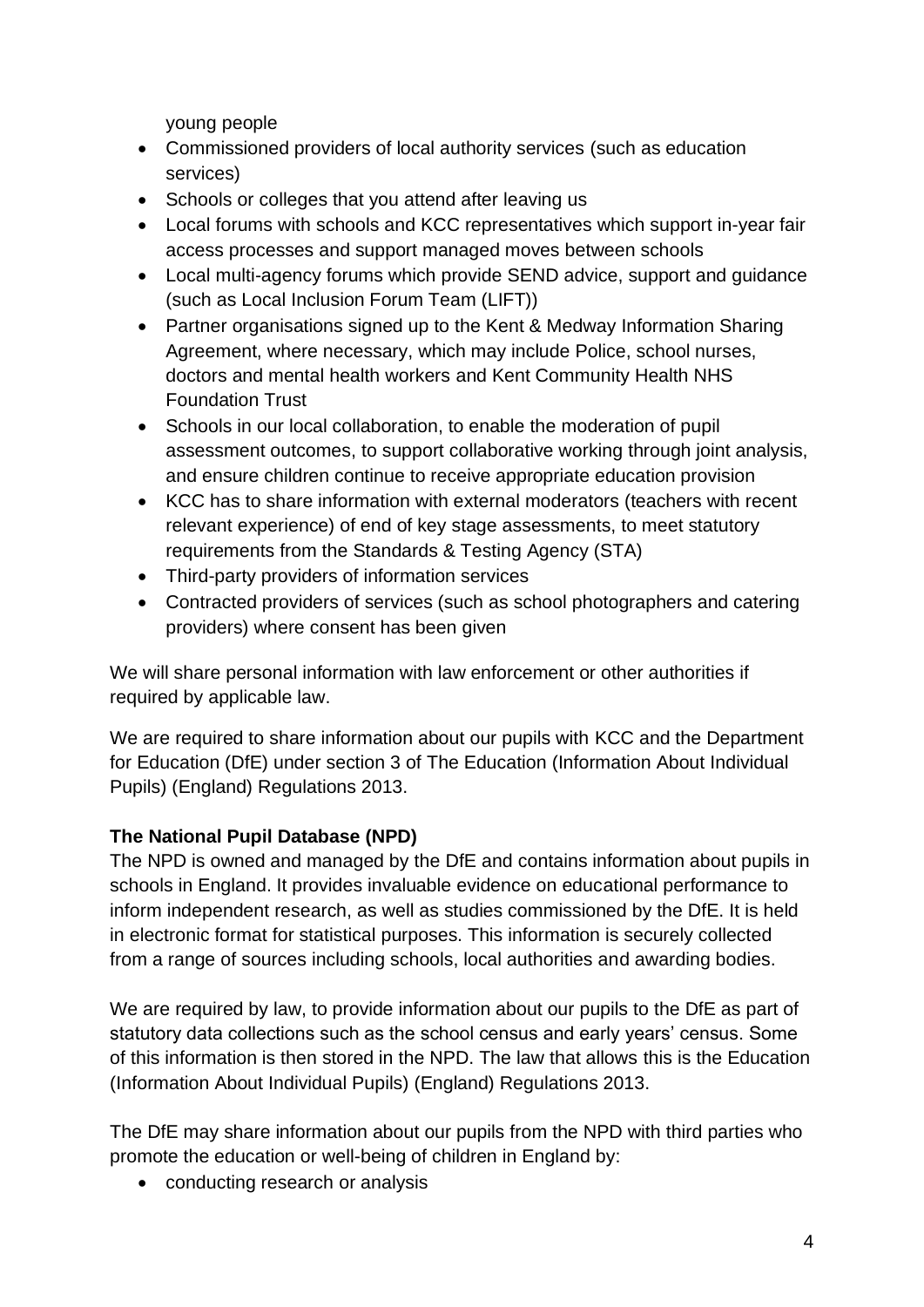- producing statistics
- providing information, advice or guidance

The DfE has robust processes in place to ensure the confidentiality of our data is maintained and there are stringent controls in place regarding access and use of the data. Decisions on whether DfE releases data to third parties are subject to a strict approval process and based on a detailed assessment of:

- who is requesting the data
- the purpose for which it is required
- the level and sensitivity of data requested: and
- the arrangements in place to store and handle the data

To be granted access to pupil information, organisations must comply with strict terms and conditions covering the confidentiality and handling of the data, security arrangements and retention and use of the data.

## Your Rights

Under the GDPR you have rights which you can exercise free of charge which allow you to:

- Know what we are doing with your information and why we are doing it
- Ask to see what information we hold about you (Subject Access Requests)
- Ask us to correct any mistakes in the information we hold about you
- Object to direct marketing
- Make a complaint to the Information Commissioners Office
- Withdraw consent (if applicable)

Depending on our reason for using your information you may also be entitled to:

- Ask us to delete information we hold about you
- Have your information transferred electronically to yourself or to another organisation
- Object to decisions being made that significantly affect you
- Object to how we are using your information
- Stop us using your information in certain ways

We will always seek to comply with your request however we may be required to hold or use your information to comply with legal duties. Please note: your request may delay or prevent us delivering a service to you.

For further information about your rights, including the circumstances in which they apply, see the guidance from the UK Information Commissioners Office (ICO) on individuals' rights under the General Data Protection Regulation.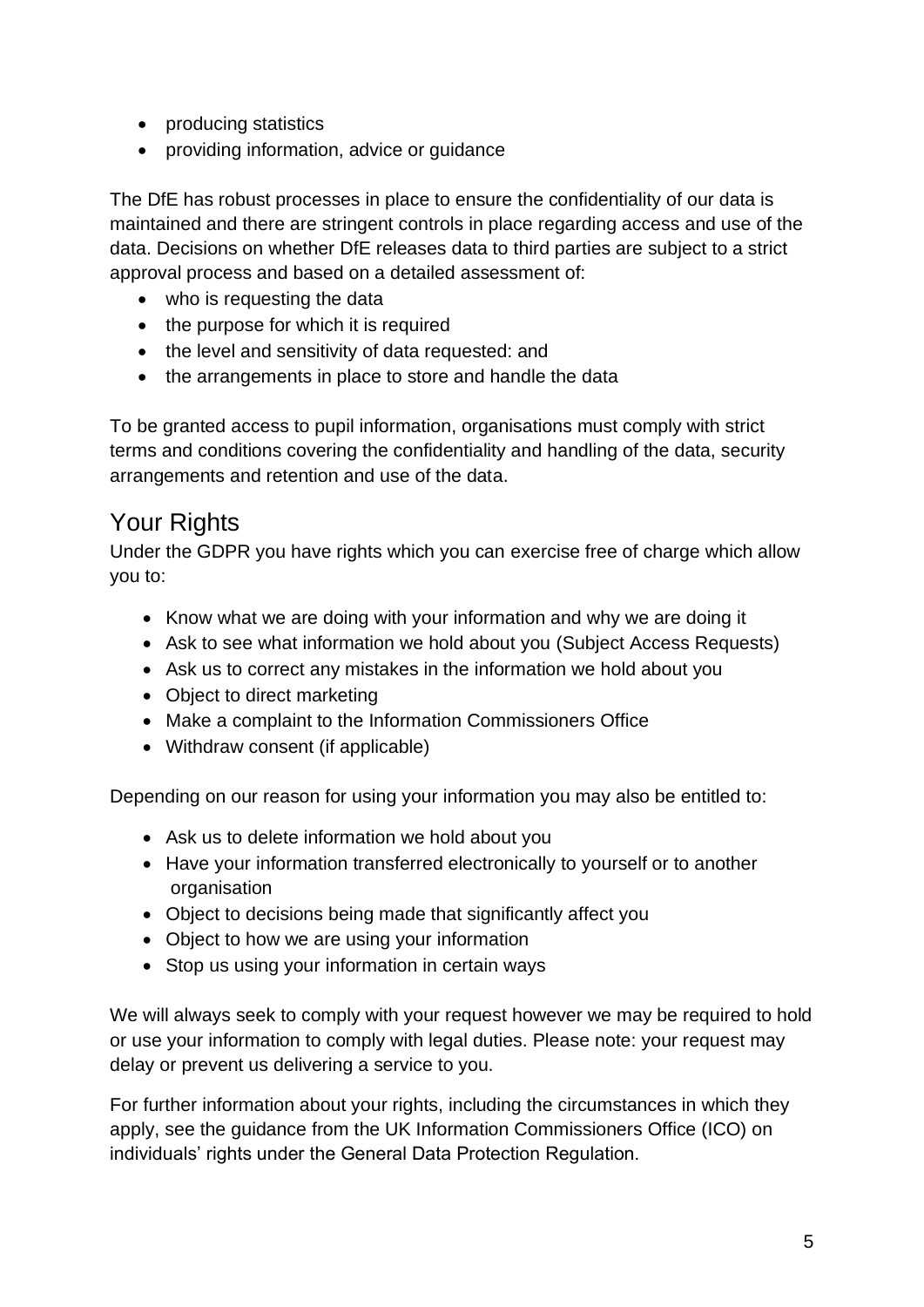If you would like to exercise a right, please contact:

#### **SPS DPO Services**

#### **Email – sps-dpo-services@isystemsintegration.com**

#### **Correspondence address – SPS DPO Services, iSystems Integration, Devonshire House, 29-31 Elmfield Road, Bromley, Kent BR1 1LT**

### Keeping your personal information secure

We have appropriate security measures in place to prevent personal information from being accidentally lost, or used or accessed in an unauthorised way. We limit access to your personal information to those who have a genuine business need to know it. Those processing your information will do so only in an authorised manner and are subject to a duty of confidentiality.

We also have procedures in place to deal with any suspected data security breach. We will notify you and any applicable regulator of a suspected data security breach where we are legally required to do so.

# Who to Contact and Where to go for Further Information

Please contact:

#### **SPS DPO Services**

#### **Email – sps-dpo-services@isystemsintegration.com**

#### **Correspondence address – SPS DPO Services, iSystems Integration, Devonshire House, 29-31 Elmfield Road, Bromley, Kent BR1 1LT**

to exercise any of your rights, or if you have a complaint about why your information has been collected, how it has been used or how long we have kept it for.

If you would like to get a copy of the information about you that KCC shares with the DfE or post-16 providers or how they use your information, please contact the Information Resilience and Transparency Team at [data.protection@kent.gov.uk.](mailto:data.protection@kent.gov.uk)

For more information about services for children and young people, please go to: <http://www.kent.gov.uk/education-and-children> or the KCC website at [www.kent.gov.uk](http://www.kent.gov.uk/)

The General Data Protection Regulation also gives you right to lodge a complaint with a supervisory authority. The supervisory authority in the UK is the Information